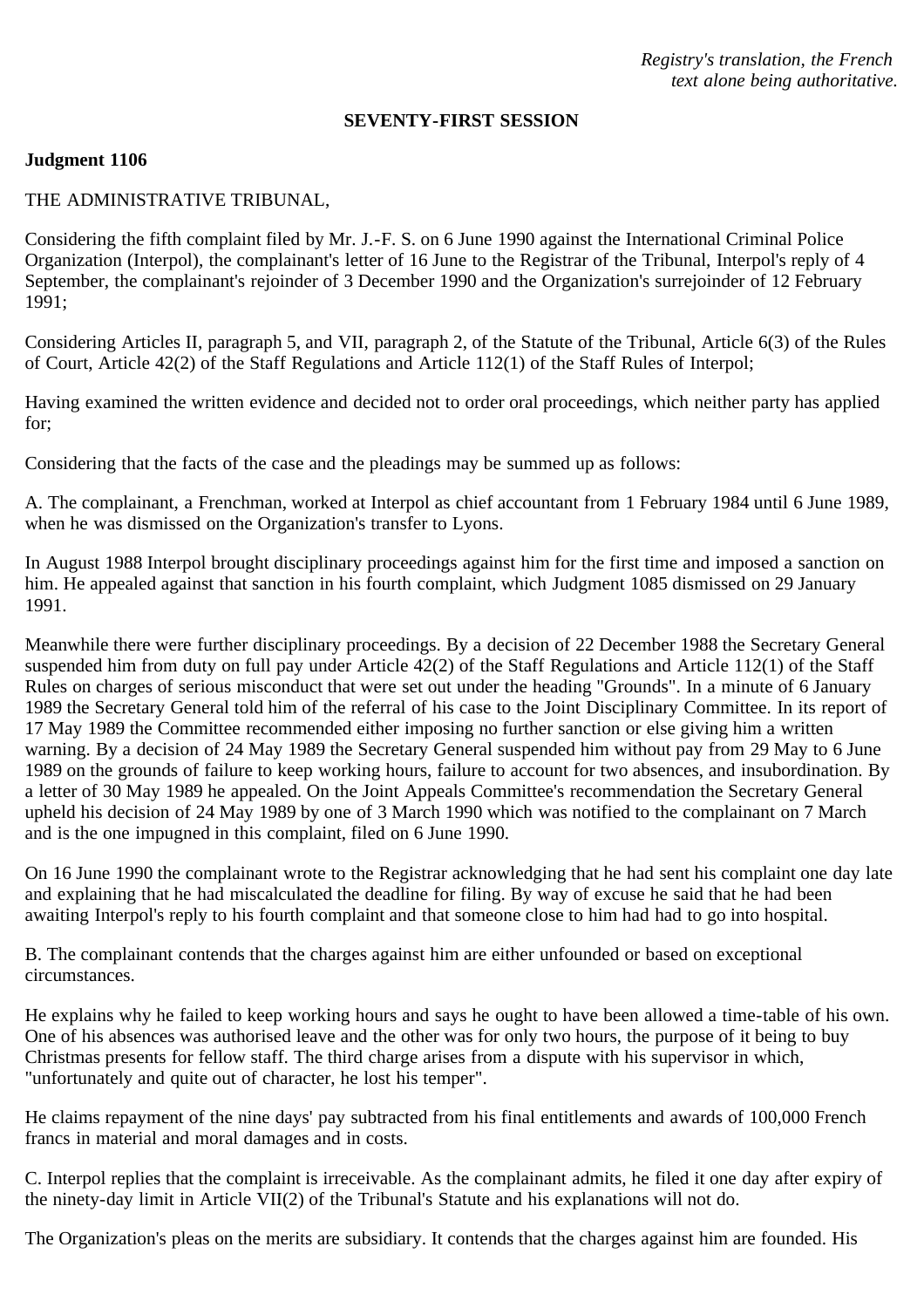explanations for being late are either irrelevant or by implication recognise the truth of the charge. It is not true that on one occasion he was on authorised leave. His other absence is typical of the liberty he used to take with rules that everyone at Interpol is supposed to abide by. His very comments show his recalcitrant bent. The sanction was well-founded and fair.

D. The complainant rejoins that Interpol's reply offers not a shred of evidence to warrant the sanction. He enlarges on some of his earlier pleas.

E. In its surrejoinder Interpol maintains that the complaint is irreceivable. In its submission the case law makes it plain that time limits are a matter of objective fact and start at the date of notification of the impugned decision. An exception may be allowed only if an organisation is in bad faith. Interpol is clearly not to blame for the complainant's missing the deadline. Since this is his fifth complaint he must have known he had to file in time.

The Organization presses its pleas on the merits.

# CONSIDERATIONS:

1. This complaint is about the second disciplinary proceedings which the Secretary General of Interpol instigated against the complainant on 22 December 1988 on charges of serious misconduct. The Joint Disciplinary Committee reported on 17 May 1989. By a decision of 24 May the Secretary General upheld the charges of three disciplinary offences and suspended the complainant without pay from 29 May to 6 June 1989.

The complainant appealed and the Secretary General referred his appeal to the Joint Appeals Committee. In its report of 2 February 1990 the Committee recommended confirming the decision of 24 May 1989 and the Secretary General did so by a decision of 3 March 1990, the one now impugned.

2. According to Article VII(2) of the Tribunal's Statute a complaint will not be receivable unless filed within ninety days of the date of notification of the impugned decision, and Article 6(3) of the Rules of Court says that the "date of despatch" of the complaint shall alone be taken into account.

On the complainant's own admission he received notice of the impugned decision on 7 March 1990. The ninety-day time limit therefore ran out on 5 June 1990. The Registrar of the Tribunal has recorded that according to the postmark the complaint was despatched on 6 June, and the complainant cannot deny that.

The complaint is irreceivable because it was filed out of time.

3. The complainant's answer is that he miscalculated the deadline and that the reason why he waited until the last minute to send off his complaint was that he wanted first to get Interpol's reply to his fourth complaint, which he regarded as closely connected. He also seems to be pleading the illness of a visitor, the father of the woman he lives with, who had had a heart attack.

Such matters are irrelevant to observance of the time limit, which is a matter of objective fact. If that were not so whatever considerations of equity there might be - there could be no certainty in legal relations between the parties, and such certainty is the whole point and purpose of the time bar. An exception might be allowed only if the Organization had acted in bad faith and misled the official. But in this case the Organization did not.

## DECISION:

For the above reasons,

The complaint is dismissed.

In witness of this judgment Mr. Jacques Ducoux, President of the Tribunal, Tun Mohamed Suffian, Vice-President, and Mr. Edilbert Razafindralambo, Deputy Judge, sign below, as do I, Allan Gardner, Registrar.

Delivered in public in Geneva on 3 July 1991.

(Signed)